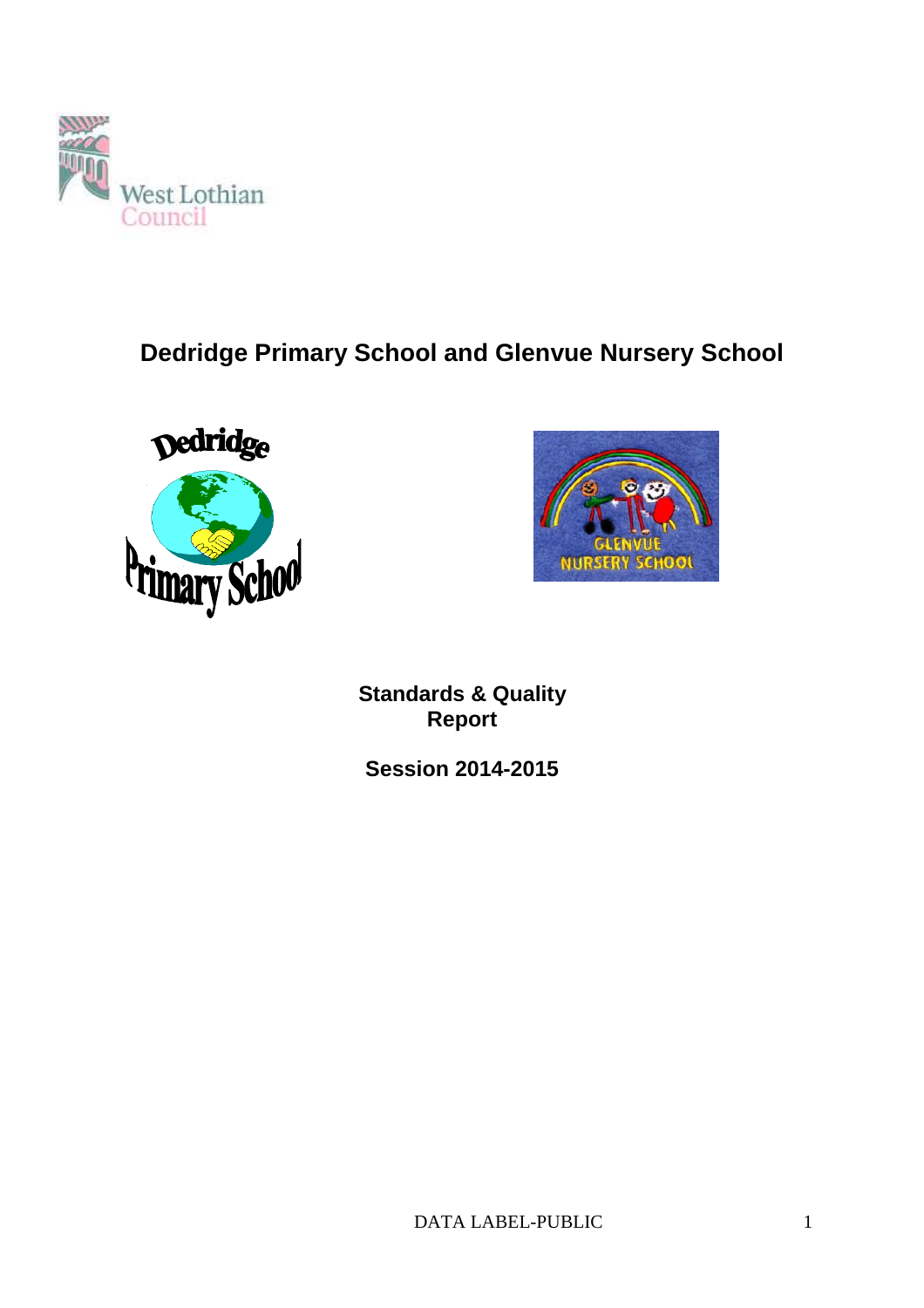#### **Introduction**

#### **The West Lothian Context**

West Lothian Council is committed to delivering the best possible outcomes for children and young people so that they have the best start in life and are ready to succeed by following the principles of Curriculum for Excellence (CfE) and Getting it Right for Every Child (GIRFEC).

 Within Curriculum for Excellence, every child and young person is entitled to experience a curriculum which is coherent from 3-18. Those planning the curriculum have a responsibility to work in partnership with others to enable children and young people to move smoothly between key transition points, building on prior learning and achievement in a manner appropriate to the learning needs of the individual. This should ensure that young people are well placed to move into positive destinations and adult life.

**The Corporate Plan** sets the strategic direction and our priorities for West Lothian Council. There are eight priorities that we, and our community, believe can make a lasting and sustainable impact on the local area and improve the lives of residents in West Lothian.

**Priority 1:** Delivering positive outcomes and early interventions for early years

**Priority 2:** Improving the employment position in West Lothian

**Priority 3:** Improving attainment and positive destinations for school children

**Priority 4:** Improving the quality of life for older people

**Priority 5:** Minimising poverty, the cycle of deprivation and promoting equality

**Priority 6:** Reducing crime and improving community safety

**Priority 7:** Delivering positive outcomes on health

**Priority 8:** Protecting the built and natural environment

The Corporate Plan informs Education Services Management Plan to ensure our work impacts positively on services for children and young people. Education Services focuses particularly on priorities 1, 2 and 3.

#### **Education Services Management Plan**

Education Services works towards achieving the key strategic aims of the council, in partnership with schools. In particular, Education Services aims to improve opportunities for children and young people by:

- Raising standards of attainment and achievement
- Improving employability and positive destinations for all school leavers
- Improving the learning environment
- Promoting equality of access to education
- Developing values and citizenship
- Promoting learning for life and encouraging a creative, enterprising and ambitious outlook.

Working with a range of partners, the key purpose of our work is to continuously raise attainment and achievement for all children and young people in West Lothian, ensuring that our young people succeed in securing a positive and sustained destination after school.

We want to know how well we are doing this and how we can improve. We are continuously evaluating what we do and how it makes a difference to our learners. In moving forward together we have been asking ourselves - staff, pupils, parents/carers and stakeholders - key questions which are contained within this Standards and Quality Report. Our self-evaluation is in the pages that follow, along with our key areas for development for session 2015-2016. This report is set within the context of CfE and GIRFEC and measured against the quality indicators within Child at the Centre, How good is Our School 3? and CfE National expectations: Self-evaluation resource.

The progress of the areas we developed in our 2014-2015 School Improvement Plan (SIP) is outlined in Appendix 1.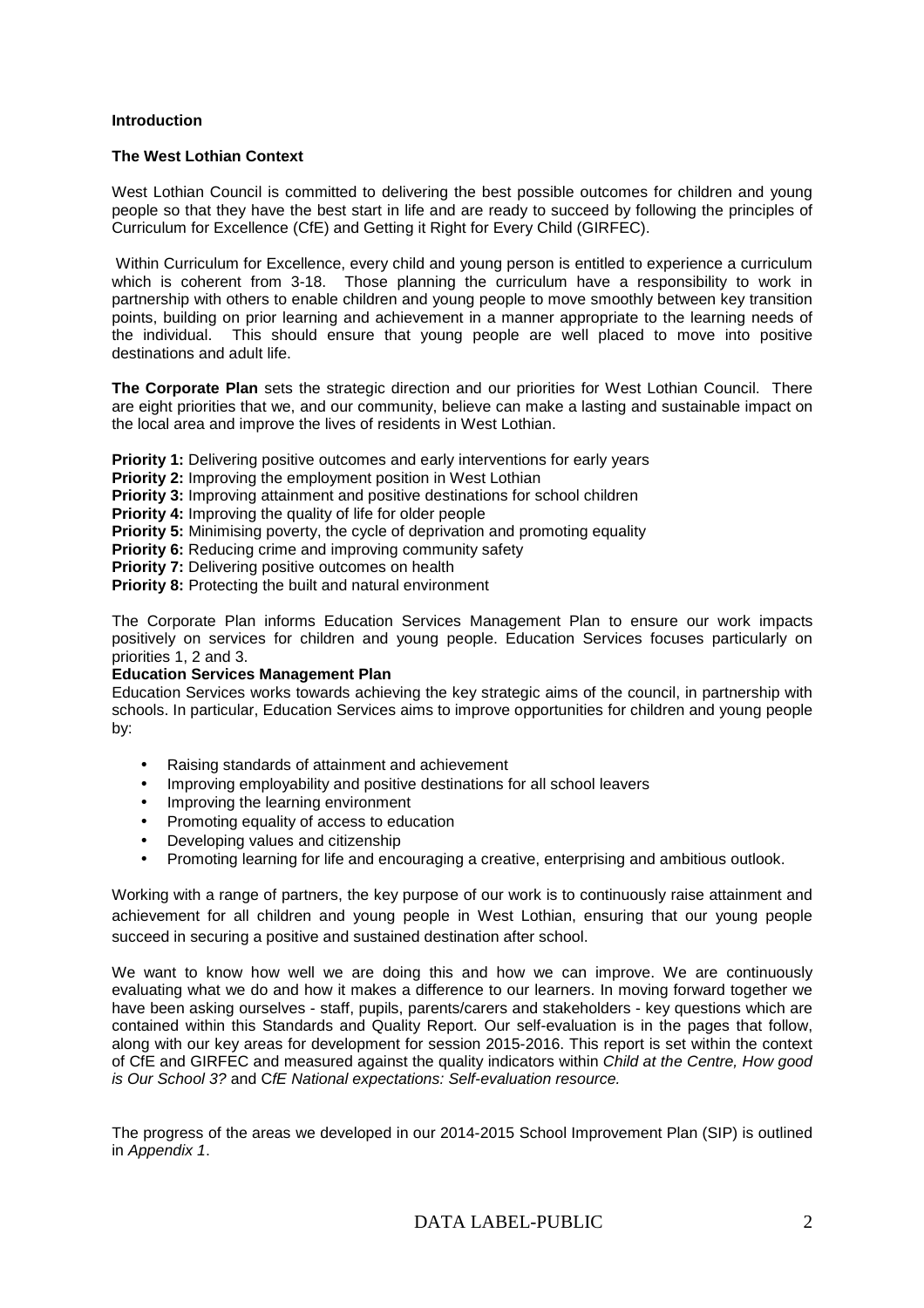### **Context of the School**

**School factors** Dedridge Primary School is a non-denominational school. It serves the Dedridge East area of Livingston. In session 2014- 2015 the school roll is 198. This includes 24 in the Autistic Spectrum Resource (ASR) for children from across the local authority with social, communication and language difficulties. There are 21 children full time in the resource and 3 on shared placements.

The school was built in 1974 and accommodates 12 primary classes, 8 main stream and 4 within our Autism provision. The school is organised in 3 semi open plan, defined areas with a closed classroom in each area. There is also an area for the autism resource. Collaborative learning within these areas is encouraged and as many opportunities, as possible, are offered for pupils from the resource to integrate with mainstream children.

Children's attendance was in line with the national average in 2014-2015. The number of pupils registered for free school meals for P4-7 is above the national average at 39% (February 2015).

We have continued to integrate together Dedridge Primary and Glenvue Nursery School as the head teacher manages both schools. Glenvue Nursery provides provision for pre-school 3 to 4 year olds and vulnerable 2 year olds.

The school has a head teacher, depute head teacher, principal teacher, and principal teacher for ASR and support for learning (SFL) principal teacher to the authority.

Our campus includes Dedridge Community Wing which is used by Simply Play After School Club to provide after school provision for all children in the local area.

# **How well do children and young people learn and achieve? (1.1; 2.1)**

The quality of children's learning and achievement is good, attainment is satisfactory. Wider achievement is recorded, shared and widely celebrated.

### **Strengths**

Evidence from the validated self-evaluation undertaken in November 2014 demonstrated that the children continue to engage well in their learning and pupils are increasingly motivated through increased opportunities which allow them to learn in a variety of contexts. The use of vertical learning groups, in a variety of settings, continues to allow our pupils to engage with projects and to work within unfamiliar settings. These learning opportunities are a continued strength of the school. Responsibility groups have been further developed this session with the introduction of Primary 2 pupils. The ongoing organisation of school events and activities by our responsibility groups allows our pupils to engage with, and contribute meaningfully to, the wider life of the school and the community. Through opportunities to develop emerging leadership skills, the use of pupil voice is encouraged and pupils and staff work together to achieve national awards. This session the Sports Leaders and key staff have worked towards achieving silver level in the Sport Scotland Award. This award has enhanced the learning opportunities in PE for our learners, as well as improving partnership working with the denominational school within the local area.

Dedridge welcomes the opportunity to work with others to enhance the learning for our pupils and these experiences help to build their confidence and resilience as well as providing opportunities for application of lifelong learning skills. This session, P3 and P6 benefited from working with Hidden Giants company to explore Risk and Failure within creativity, culminating in an authority wide sharing event. The impact of this on staff has been greater awareness of the importance of providing meaningful contexts for learning which motivate and engage the learner. Through this project, some staff have gained an understanding of child development and how this impacts on learning. This is now an area for staff to investigate further.

We use a variety of formative and summative assessments, including standardised testing, to inform our planning and ensure learners in our school continue to make progress from their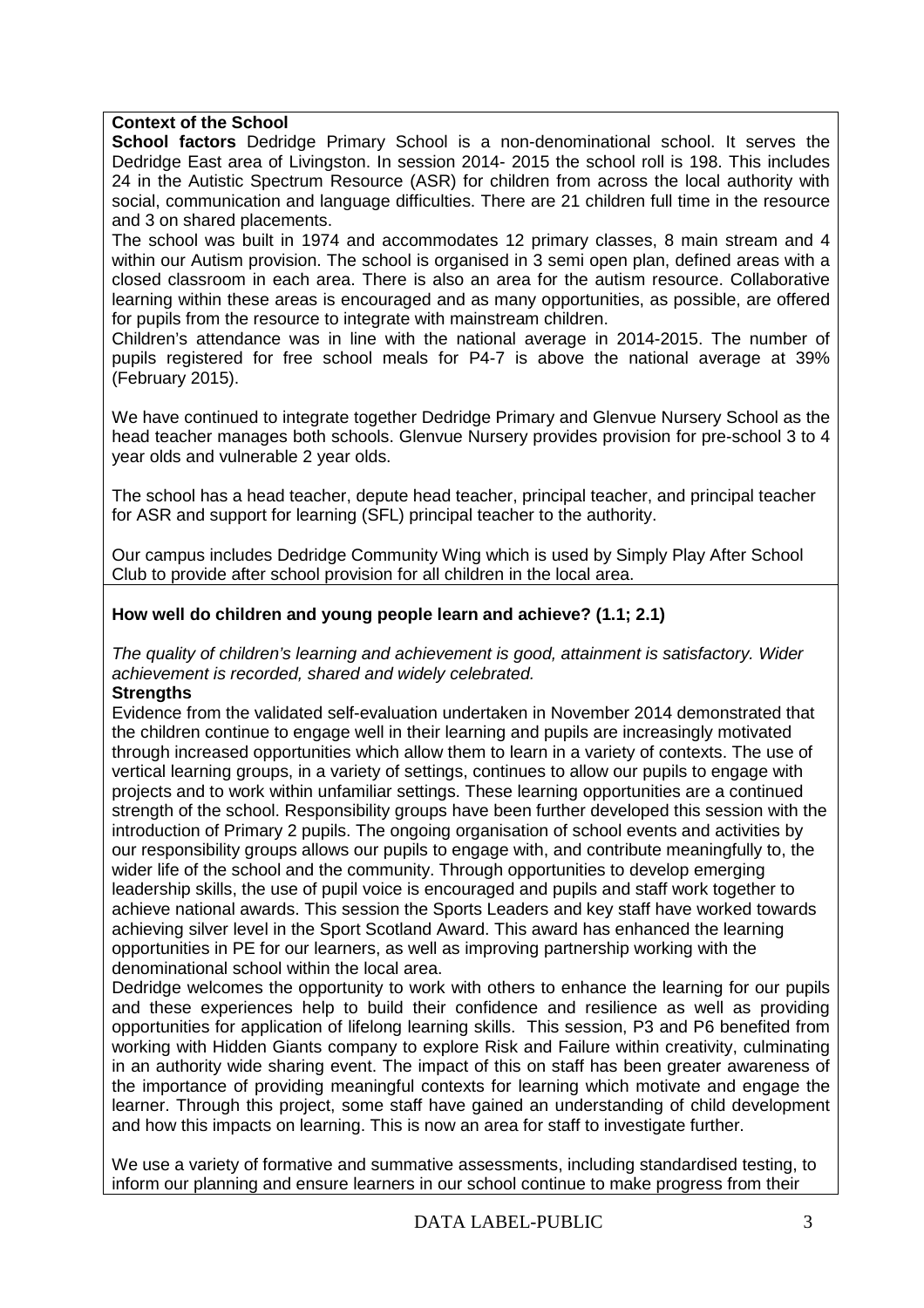prior levels of attainment. Personal Learning Plans (PLPs) have also been developed this session, allowing our pupils, and parents, to engage in the learning process through setting their own targets. We now need to ensure that the personal learning planning process is impacting on children's daily learning activities and embedded in classroom language. Children requiring additional support are making progress through a range of supportive and structural practices, including a range of personalised tasks. We now need to ensure a consistent approach in every class. Support for learning is planned to support the needs of children in a variety of ways, for example direct teaching, planned programmes of work delivered by pupil support workers, team teaching and targeted interventions based on information gained from summative data. Children are encouraged to share school and personal achievements and success is celebrated at weekly assemblies as well as through regular communication with the school and wider community. Outdoor learning continues to be a strength within the school and has been further enhanced through support of a successful 'Grounds for Learning' bid, enabling us to improve our school grounds further. This has increased the opportunities for meaningful outdoor play for the children and has impacted positively on their physical and emotional wellbeing. Pupils are now consulted on a regular basis and are given opportunities to reflect on their play experiences through writing. This provided opportunities for staff and children to discuss their personal and social development. We are now sharing this work across the cluster and are supporting other schools as they take their outdoor learning forward. Talking and Thinking Floorbooks continue to be used in a variety of contexts and enhance our pupils' learning in a meaningful manner. These have been used very effectively in the ASR this session, allowing pupils to be consulted about the direction of their learning.

In the nursery, children, staff and parents contribute regularly to discussing and evidencing learning. The nursery staff provide a broad range of learning experiences responding to children's interests, allowing them to make decisions and develop independence. This session, we continued to improve the learning environment to provide meaningful, challenging learning experiences, both indoor and outdoor. This has ensured children's entitlements are being met. This session developed our 2 year old provision to support vulnerable children and their families. This has impacted positively on confidence, resilience and language development of the targeted children.

Our school and nursery take a holistic approach to the delivery of health and wellbeing. This permeates across the curriculum and we provide many opportunities to engage in activities associated with the overall wellbeing of a child. For example, The Roots of Empathy programme for our P3 children taught them about the development of a baby from 3 months to 12 months old. This allows the children to explore how a child this age changes and to relate this learning to their own development in a positive manner. Our children can now identify emotions in greater depth and are more understanding to the needs of others.

Our wide range of after school clubs provides opportunities for children to participate in a number of different activities and, this session, saw the introduction of more physical activity clubs in partnership with another local primary school to enhance the provision and develop community links. The school has also engaged with Awards for All and various visual artists to allow for out of school learning which has extended the children's experience to develop specialist skills in the area of expressive arts. Children have benefitted from working with other professionals, resulting in raised aspirations amongst our learners. The potential of our pupils has been recognised and commented on, throughout this project. This feedback has had a positive impact on our school community, allowing children to gain in confidence and be inspired for their future careers.

# **Areas for Development**

• To continue to raise attainment in literacy through development of teacher knowledge about learning approaches, assessment uses and purposes for each area which will be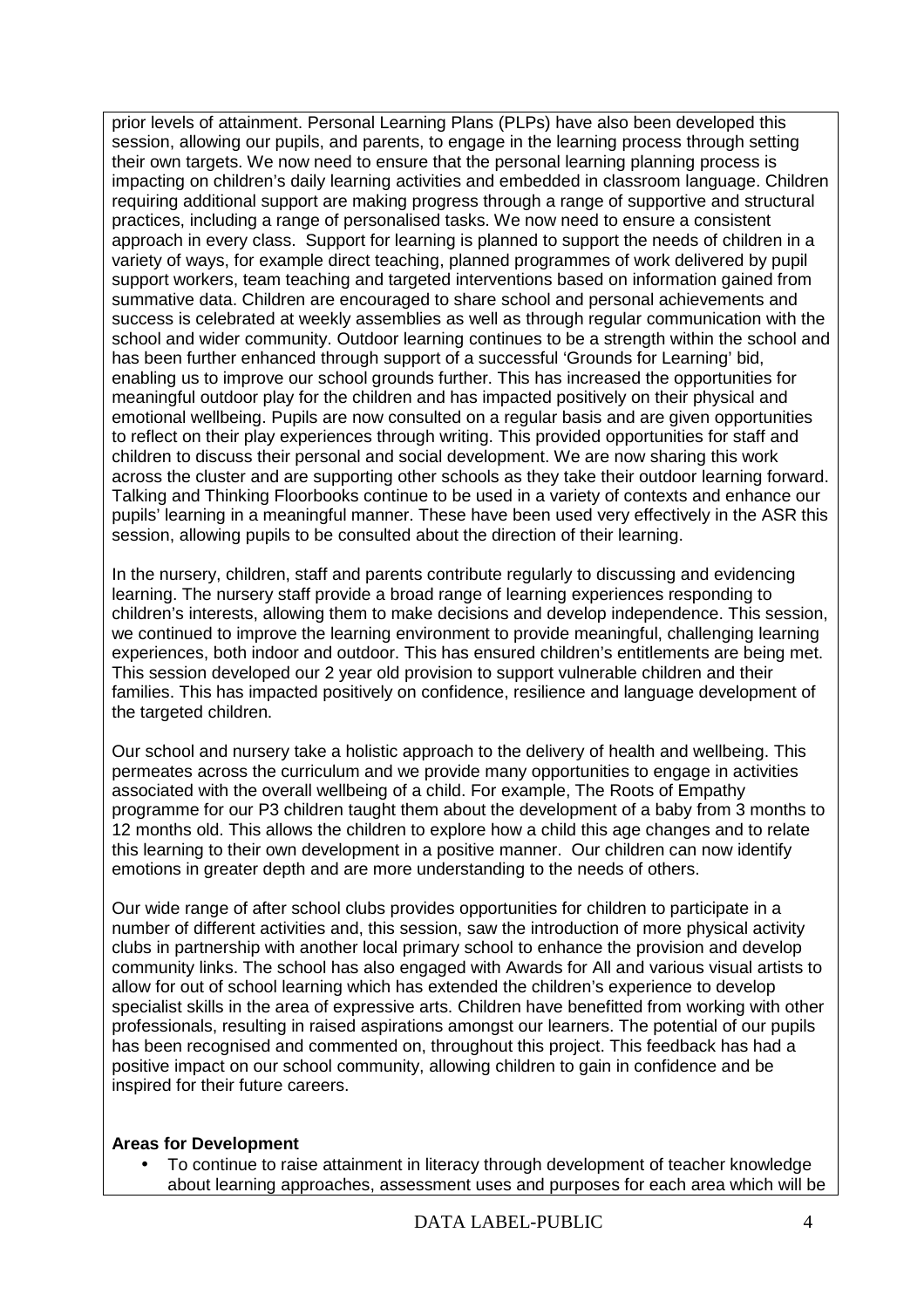consistently applied and analysed to provide a coherent learning experience (including the nursery and Autism Spectrum Resource )

- To further improve our outdoor spaces to enhance learners experiences.
- To further improve learning and teaching strategies that promote deep learning- higher order thinking skills, quality questioning and quality feedback.
- Further develop nursery approaches to learning and teaching through the implementation of national guidance, Building the Ambition, and engage staff in use of professional reading about how children learn with particular relevance for 2 year olds and flexible provision to be introduced in session 15 / 16.

# **How well is the school helping children and young people to develop and learn? (5.1; 5.3)**

Our curriculum approaches are good and there is a clear rationale which is based on delivering the core entitlements for Curriculum for Excellence. Our curriculum focuses on raising attainment and achievement. We have a focus on inclusion, providing a quality of opportunity and meeting the needs of all learners.

# **Strengths**

The school and nursery continue to develop learning and teaching in line with Curriculum for Excellence. Our curriculum has a clear focus on developing the design principles of challenge, enjoyment, breadth, depth, coherence and personalisation and choice. We have a clear focus on learners' entitlements and the development of the four capacities. The learning contexts are meaningful, relevant and current and take account of local and cultural circumstances, influences and opportunities, allowing pupils to make connections across areas of learning and identify themselves as responsible citizens within society. This session, our collaborative, and paired learning, has been influenced by the opportunities from Dedridge celebrating our  $40<sup>th</sup>$ anniversary. We encourage our pupils to participate in sporting opportunities and events in the local community including ongoing community projects with Dedridge Ecological and Environmental Project (DEEP) developing our pupils to be confident individuals and responsible citizens.

The nursery curriculum is based on active learning and play, both indoors and outdoors allowing a child's nursery experience to develop the whole child.

Staff across cluster schools are working together to moderate standards and this year's focus has been on technologies. Drop in sessions are available to all staff at the James Young High School facilitated by the PTC Technologies who has offered support and advice with project work. This is impacting positively on the confidence level of staff and the quality of learning experiences for learners.

There are progressive programmes in place for some aspects of the curriculum and development of progressive frameworks and exemplification of the significant aspects of learning will form future improvements for the curriculum.

We plan carefully and in consultation with stakeholders making adaptations to meet the needs of learners, including seeking advice from partner agencies, effective use of individual education programmes (IEPs), target setting and profiling. Outside agencies also work 1:1 with pupils as well as in an advisory capacity to ensure pupils' needs are clearly identified and met appropriately.

Staff work hard to address barriers to learning and aim for all children to achieve at the highest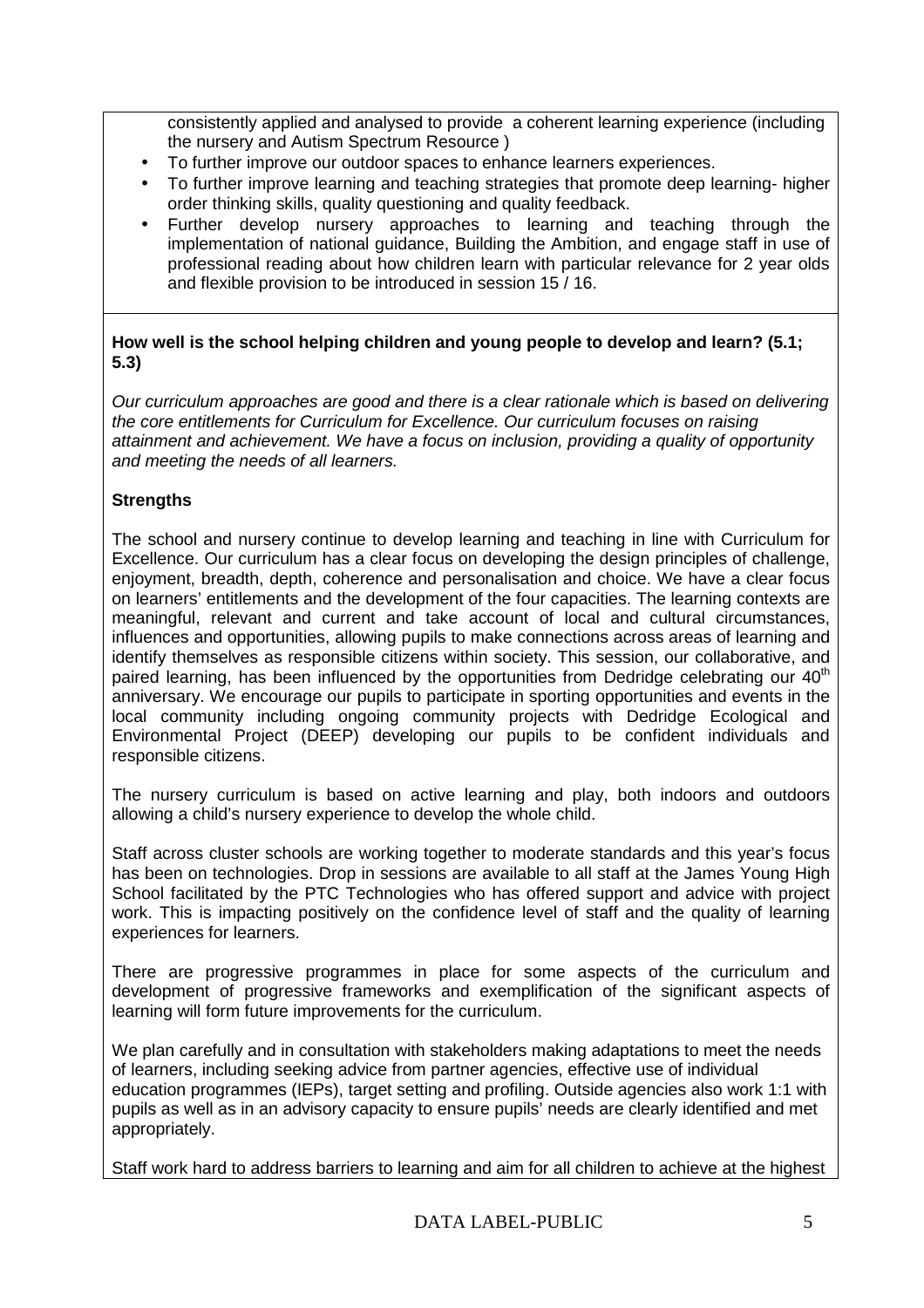level of learning of which they are capable. ASR pupils benefit from a wide range of integration opportunities with their mainstream peers. It has been identified that an integration strategy policy is created to in order to ensure that integration opportunities are offered based on individual assessment of the child's ability to function and participate in the setting. For some of our children challenging behaviour has been a barrier to accessing elements of the curriculum fully. Some staff have been trained in positive behaviour strategies to support behaviour.

We ensure that when our learners transfer to or from our school, or when they have a shared placement between our school and another they maintain continuity and progression in their learning. Communication between the autistic spectrum resource and mainstream schools is good to enable positive and smooth transition for individual children. Transition meetings and procedures are arranged prior to a pupil transferring to Dedridge. One of our key strengths is in reviewing and improving our transition programmes to ensure continuity and progression at key stages for all children. Our arrangements for vulnerable children at transition are very good as we provide tailored 1:1 programmes and ensure that relevant information is shared openly with all key professionals, parents, carers and the child. This ensures that children are well prepared, happy and supported in managing change.

# **Areas for Development**

- To develop and embed practice and strategies for consistent approaches for reading and literacy.
- To continue to develop approaches to Stages of Early Arithmetical Learning (SEAL)
- To continue to develop progression for learning across all areas of the curriculum.
- To continue to develop tracking and monitoring procedures
- To continue to encourage staff to engage in collaborative planning, teaching and moderation.
- To develop and improve accessibility to the curriculum for pupils with additional learning needs across the school

# **How well is the school improving the quality of its work? (5.9)**

Self-evaluation is good and staff are increasingly engaged in a variety of quality assurance activities in between schools and clusters. All staff, learners, parents, pupils and relevant partners are included in evaluating the impact of actions to improve the quality of education. They are aware of resulting strengths and developmental needs.

# **Strengths**

The school has a well-planned approach to evaluating the quality of education it provides. The head teacher and other members of the management team observe learning and provide staff with useful feedback to improve staff understanding and clarity of expectations for learning and teaching across the school.

Opinions of all staff and pupils are sought regularly and this feedback is used to improve the learning and teaching environment for the children. Pupils are proud of their school and of their various roles and responsibilities.

Staff understanding of the purpose and benefits of collegiate time continues to improve and is now carefully planned in order to take forward improvement priorities more effectively. Staff are leading small working parties and leadership projects in line with the school improvement plan which involves pupils, parents and staff to impact on the work of the school. Teachers are becoming more confident in influencing the direction of the school and are benefitting from increased opportunities to lead and take the school forward. Staff feel that they have greater ownership of improvements within the school and an increased understanding of leadership and leadership roles at all levels. There is a consistent approach to leadership which supports the continued effective implementation of change to improve outcomes for learners.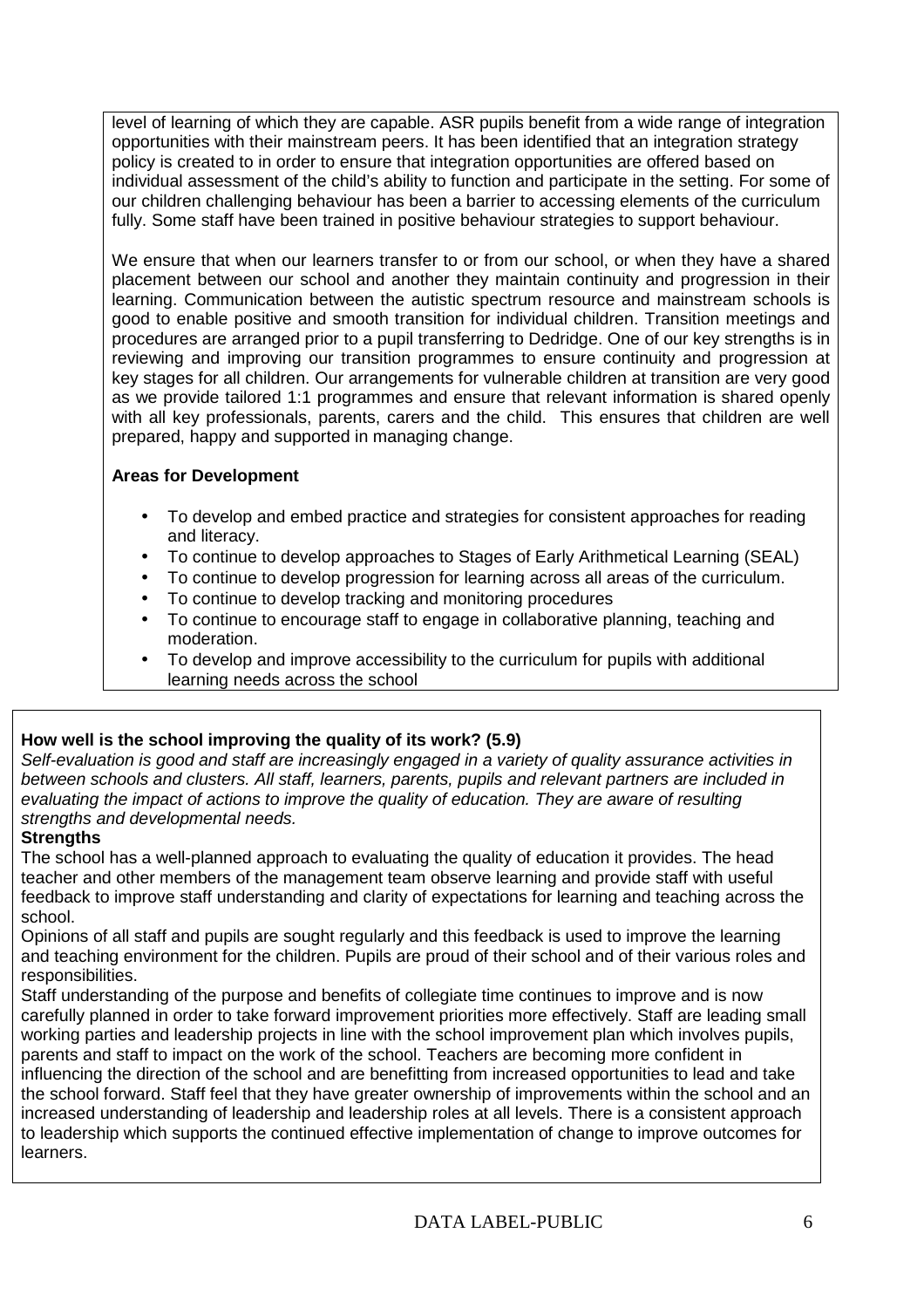Learners are increasingly involved in decisions about their learning in setting targets and next steps to secure improvements in achievement and attainment through the use of Learning logs and Personal Learning Plans (PLPs). Learners benefited from participating in Investing in Children consultation which allowed learner's views to be gathered without prejudice and also influenced decisions within the school. This has informed staff's approaches to consulting with children.

Wider achievements are recognised and celebrated through regular assemblies and the development of wider achievement folders (class and individual), allowing recognition of learning outside of school and opportunities to share the success of our pupils. This year, highlights of wider achievement have included a P5 pupil winning the road safety competition and our current probationer recognised as being West Lothian's commended probationer for session 14/15.

# **Areas for Development**

- Consistent development of the use of the personal learning planning process and pupil evaluation across the school.
- Continue to develop a consistent approach to tracking and monitoring and recording wider achievements
- Further implement the Professional update process and continue to provide CLPL for staff, including professional reading and practitioner enquiry.
- Review approaches to quality assurance across school and cluster and devise improved selfevaluation at all levels.

# **How well is the school working with partners? (8.1)**

The school has a very good approach to working consistently with all relevant partners. There are committed, creative and supportive partnerships which impact positively upon the school.

# **Strengths**

The school is continuing to build on existing partnerships and has established new partnerships this session to further enhance learning opportunities offered. Examples of new partnerships include Universal School Tardeo – Mumbai, Songbird Theatre company, Sally-Ann Provan, Hidden Giants, community artists, Mandarin teachers from the Confucius hub and Save the Children, Families and Schools Together programme (FAST).

 Partner agencies feel valued by school staff and parents. This session partnership working has been enhanced with Children and Young Persons Team (CYPT) supporting alongside school staff and parents to successfully introduce the Families and Schools Together (FAST) programme to support families to develop positive relationships with their own children which develops their wellbeing and has allowed parents to feel a stronger connection with the school community. The school benefits from a Parent Staff Association which recognises the importance of improving opportunities for children. Parents are involved appropriately in setting learning targets for their children and participate fully in reviews. Regular school newsletters and class web-based blogs keep parents well informed about school events and the impact of activities on our children's learning. There are regular opportunities for parents to engage and be involved in the learning of their child both in the school and nursery.

Cluster partnerships continue to be a strength through increased opportunities to engage in professional dialogue for staff improving understanding of the significant aspects of learning.

# **Areas for Development**

Further develop critical friendships, learning rounds and best practice visits in school and across the cluster

Capitalise on learning from partner agencies.

Continue to develop links with the local community

To complete evaluation process of FAST to allow us to become a certificated provider of FAST for future sessions.

Develop the partnership with the parent council to impact more positively on the school

**How does the school ensure equality and inclusion and promote diversity across the school?** We take positive and pro-active steps to ensure barriers to learning are promptly identified and addressed effectively. We work very closely with partners and parents to provide valuable support to address specific needs and provide positive outcomes for children in the school, nursery and Autism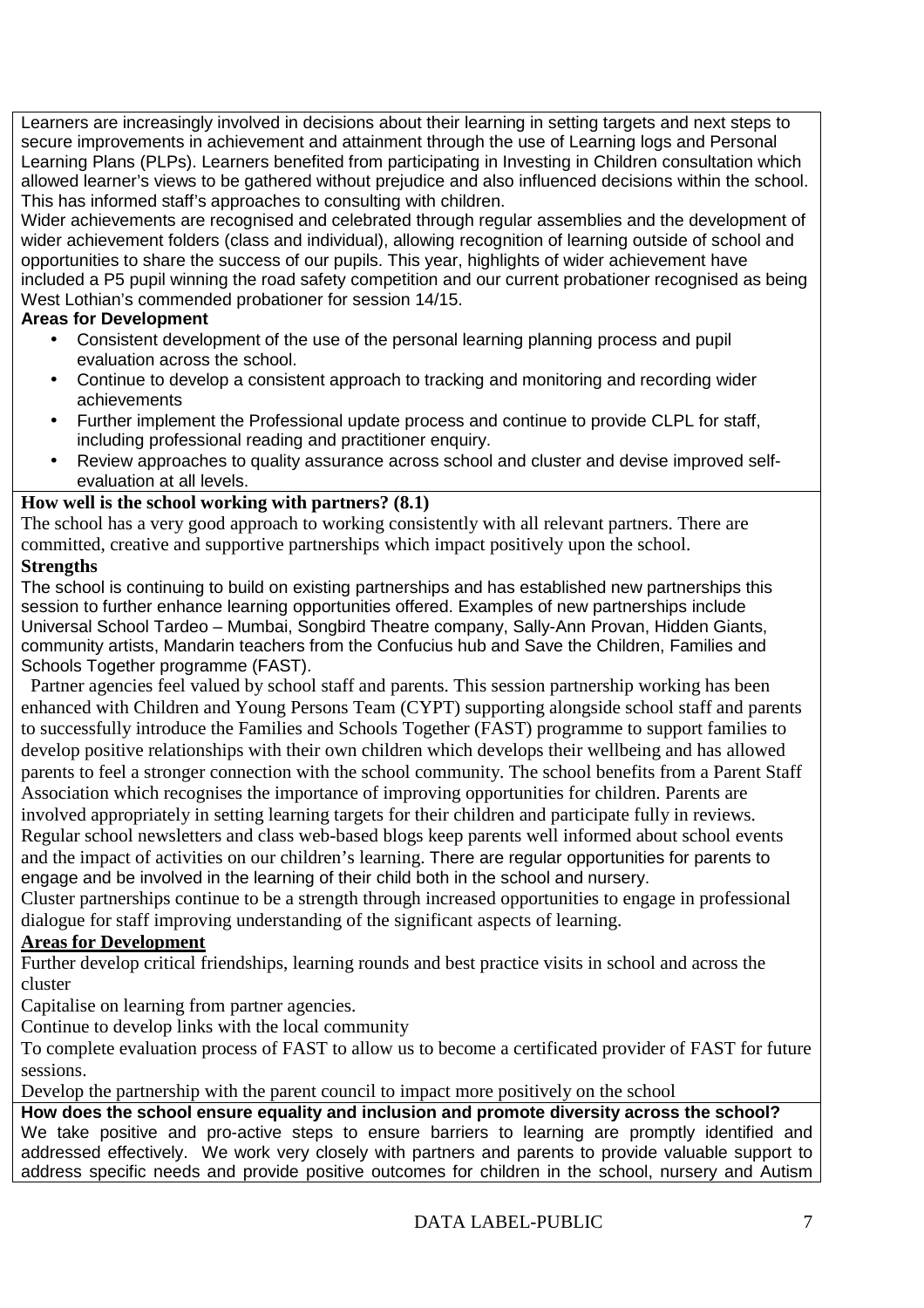Spectrum resource. Learning support staff, including pupil support workers, provide good advice and support to teachers to ensure that all learners' needs are met. Support for all learners is embedded as a responsibility for all, with all staff planning to meet the needs of all pupils well. Staff have greater awareness of individual needs and have developed understanding of how to support them, for example children with Attention deficit hyperactivity disorder (ADHD) autism and dyslexia.

We work within and use the Getting It Right For Every Child (GIRFEC) and West Lothian Council (WLC) Continuum of Support guidelines to support all pupils including those in the ASR. We identify groups of pupils and individuals and respond by tailoring and creating supportive strategies and alternative curricular experiences for them to participate in through effective deployment of support and teaching staff.

The school uses formative and summative data to secure improvement in attainment and achievement for its pupils. There are arrangements in place to track progress and identify individuals and areas of need.

Through achieving Rights Respecting Schools Award: Level 1 children are clear on what rights they have and are now able to articulate their rights, understanding that these are unconditional. We are currently working towards Rights Respecting Schools Award Level 2 through fully embedding the principles of United Nations Convention for the Rights of the Child.

As part of our work to achieving the Intermediate International Award we developed a newly established link with The Universal School, Mumbai. We have developed links with the school allowing us to welcome staff members as guests in the school to observe learning and inform future projects. Children have an increased awareness and understanding of differences and similarities within the different cultures and how these can be celebrated.

# **Improvement Priority 2015 -2016: Raising Attainment**

**Our key areas for development to take this priority forward are:** 

**Area for development 1.** Learning and teaching: To work collaboratively both in school and across the cluster to further develop and implement curricular frameworks in reading and literacy. To establish effective approaches to learning, teaching and assessment. To develop a consistent understanding of standards through moderation of reading and writing.

• **Area for development 2**: Assessment and moderation. To improve tracking and monitoring in the BGE to further raise attainment. To work collaboratively in Cluster curricular teams focusing on developing other areas of the curriculum to promote high aspirations and similar approaches. To continue to develop SEAL approach at all levels.

To work with cluster colleagues to share an agreed system for Tracking and Monitoring. **Area for development 3:** Learning and Teaching. To develop and improve accessibility to the curriculum for pupils with additional learning needs across the school. To improve strategies for managing challenging behaviour. To ensure clear and consistent practice around the use of IEPs. To provide further training for staff to support pupils with autism, ADHD and dyslexia within the school.

#### **Based on the above information, at this point in time, we evaluate ourselves against the quality indicators as follows: Our school:**

| 1.1 | Improvements in performance                 | <b>Satisfactory</b> |
|-----|---------------------------------------------|---------------------|
| 2.1 | Learners' experience                        | Good                |
| 5.1 | <b>Curriculum</b>                           | Good                |
| 5.3 | <b>Meeting learning needs</b>               | Good                |
| 5.9 | Improvement through self-evaluation         | Good                |
| 8.1 | Partnership with the community, educational | Very good           |
|     | establishments, agencies and employers      |                     |

**Our Nursery:**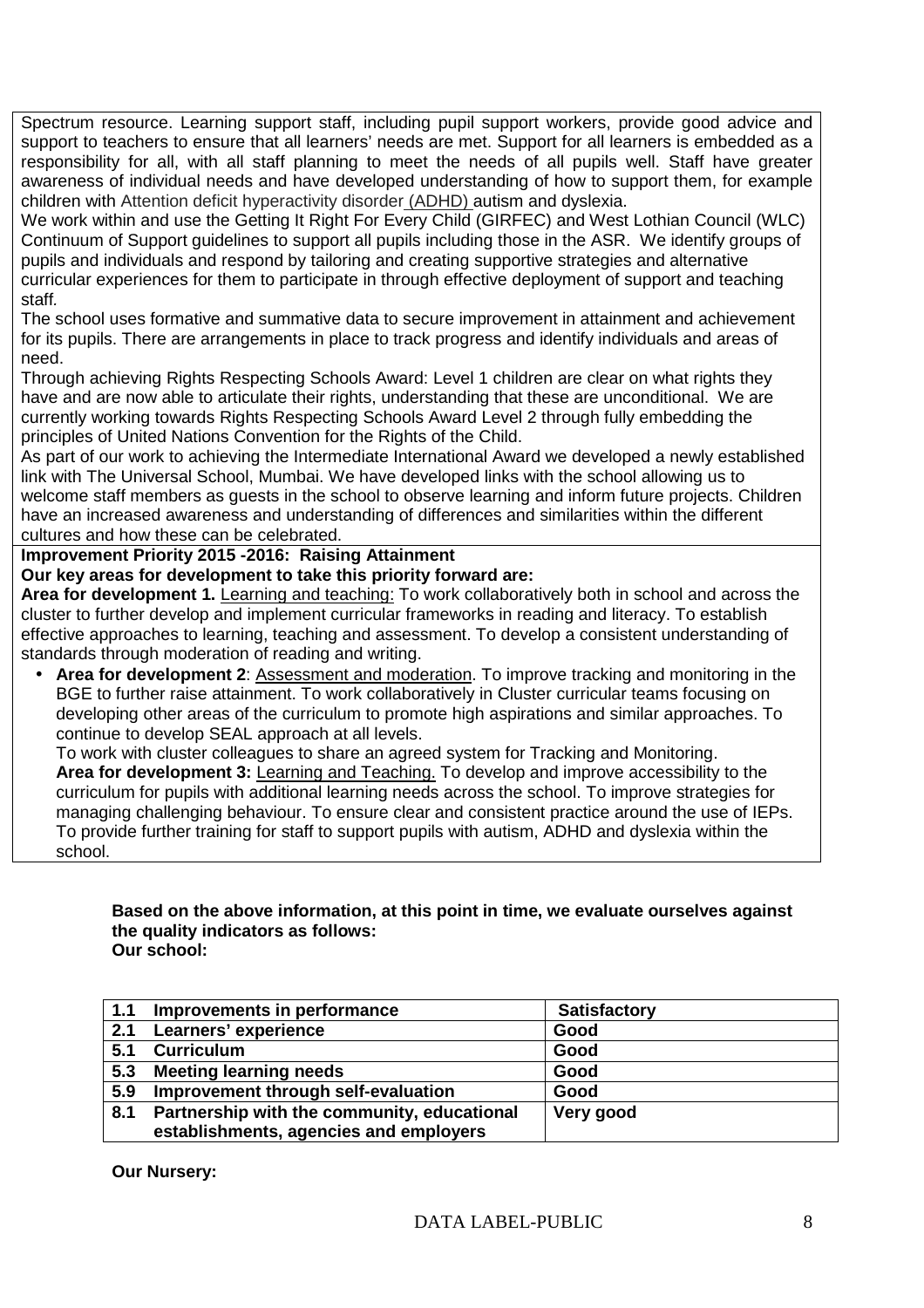| 1.1 | Improvements in performance                 | Good      |
|-----|---------------------------------------------|-----------|
| 2.1 | Learners' experience                        | Good      |
| 5.1 | <b>Curriculum</b>                           | Good      |
| 5.3 | <b>Meeting learning needs</b>               | Good      |
| 5.9 | Improvement through self-evaluation         | Good      |
| 8.1 | Partnership with the community, educational | Very good |
|     | establishments, agencies and employers      |           |

### **Appendix 1**

In session 2014- 2015, Raising Attainment was the overarching priority in the SIP. This appendix details the progress made with the specific areas for development and again is set within the context of CfE and measured against the quality indicators within Child at the Centre, How good is Our School 3? and CfE National expectations: Self-evaluation resource.

### **Progress made with our areas for development Session 2014/ 2015**

### **Area for development 1: Area for Development 1: Learning and Teaching**

To ensure a consistent approach to teaching of literacy and numeracy across the school To introduce WLC curricular frameworks as a means of ensuring progression across the school

To develop a consistent approach to improve learning and teaching through embedding use of Assessment is for learning strategies. Focusing particular on

- sharing learning intentions and success criteria,
- effective use of plenaries
- effective use of feedback to support learning

To ensure that pace and challenge are appropriate to meet the needs of all learners.

To develop appropriate use of ICT to enhance learning further.

Evidence from quality improvement procedures undertaken by Senior Management and from staff, pupil and parental feedback indicates that good progress was made in this area. **Evidence indicated:** 

- The quality of teacher planning for Literacy, Numeracy, Health and wellbeing and Technologies has improved through informed use of curriculum progression pathways.
- Current staff now have a better understanding of teaching and learning in the school, a consistent approach to teaching methodology has been established ensuring, for learners, that key subjects are taught regularly through similar activities.
- Some progress has been made in the area of ICT with the introduction of iPad, the revisiting of the benefits of WLC standard build resources and introduction of subscription services for staff and pupils.
- Increased opportunities for staff to monitor the work of own pupils against agreed standards has ensured a more consistent assessment of learners across the school.
- Staff use of Assessment for learning strategies has improved through professional development activities to improve understanding and the learner is more involved in the learning process as a result.

# **Next steps:**

**.** 

• To continue to improve teaching and learning consistently in the focused area of reading including assessment and moderation, effective use of new resources and for staff to demonstrate a clear understanding of what a good reading lesson consists of and how to support learners at all stages.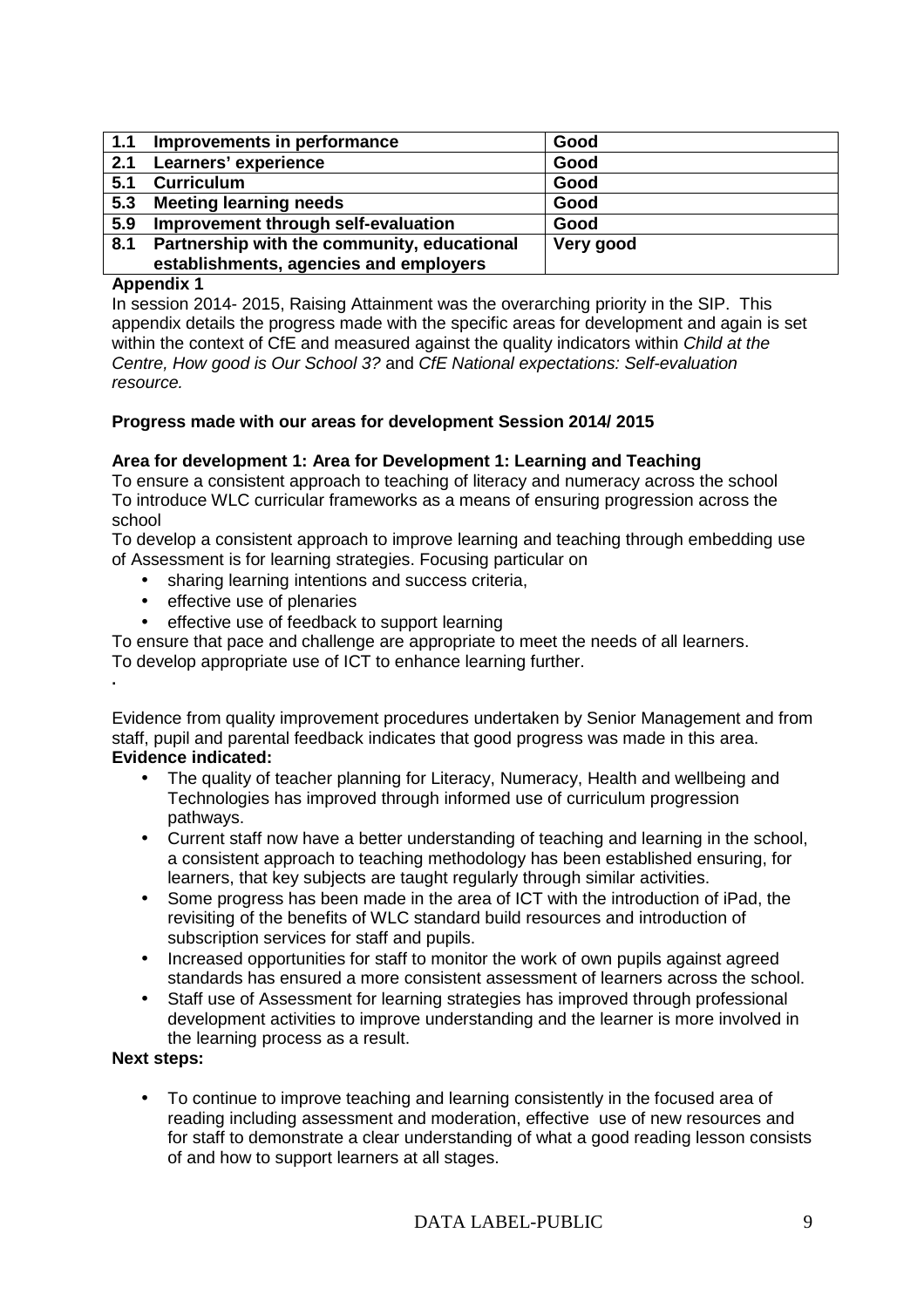- To continue to develop and embed Technologies in the curriculum including focused planning for Craft and Design, Textiles and Food Technology across the school.
- To continue to develop and embed use of ICT to support and enhance learning across the curriculum.

# **Area for development 2:**

To develop improvements through self-evaluation.

We are continuing the development of Personal Learning Planning (PLPs) in order to track pupil's learning and to further develop opportunities for pupil evaluation of learning across the school. We will implement a robust tracking and monitoring system and further develop use of self-evaluation information to improve outcomes for children and parents. We will encourage and support staff professionally through further development opportunities, including leadership programmes and the introduction of the General Teaching Council of Scotland professional update, and will engage in Validated Self-Evaluation (VSE) of our own practices.

Evidence from quality improvement procedures undertaken by Senior Management and from staff feedback show we have made good progress in this area.

### **Evidence indicated:**

- PLPs and pupil self-evaluation activities have been introduced and embedded throughout the school from P2-P7.
- Impact of PLPs and use of target setting has shown improved outcomes for pupil learning and parental involvement.
- Parental feedback from parent consultations shows a better understanding of the learning process and the value of the learner being part of this process.
- Almost all staff have engaged with the professional update profiling as part of their self-evaluation and reflection. This has increased staff understanding and knowledge of the GTCS standards.

#### **Next steps:**

- Continue to embed PLP process and pupil self-evaluation throughout the school.
- Further implement the Professional update process and continue to provide Continuous Lifelong Professional Learning for staff.
- Further develop pupil profiling/enrichment diary to record pupils learning experience.

### **Area for development 3:**

### **To develop and improve indoor and outdoor learning spaces for play and play activities to support health and wellbeing across the school.**

#### **Evidence indicated:**

- Learners have benefitted from increased outdoor learning opportunities through the development of the school playgrounds including project funded by Grounds for Learning.
- Learners evaluate impact of play for own learning through use of play journal and outdoor learning floor book activities.
- Children are developing skills in literacy and numeracy, expressive arts through outdoor play and there has been an improvement in pupil's own use of a wider range of vocabulary and expression which has been transferred into other curricular areas such as writing.